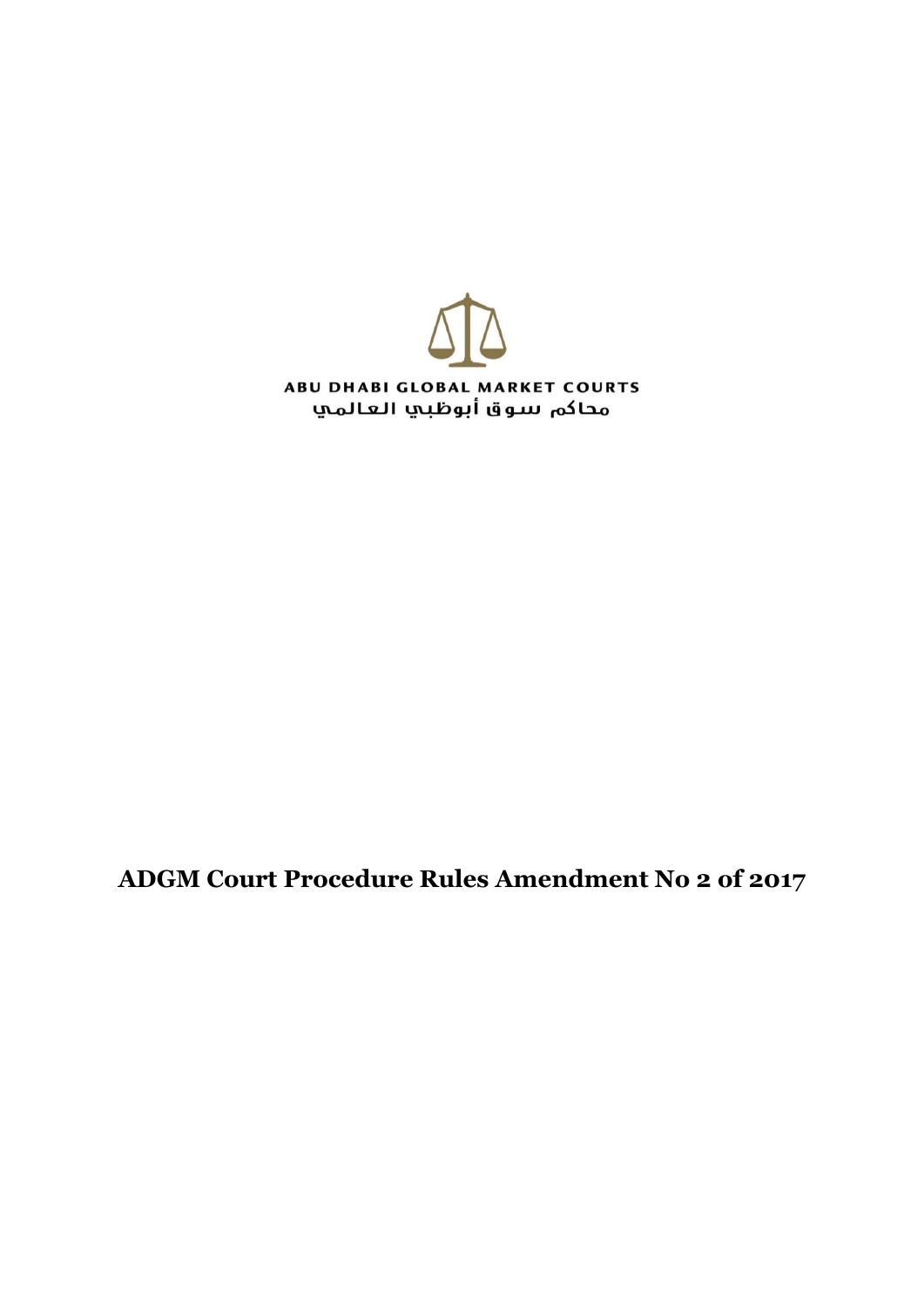

## **ADGM COURT PROCEDURE RULES AMENDMENT NO 2 OF 2017**

Date of Enactment: ………… 2017

The Chief Justice of Abu Dhabi Global Market Courts, having power under section 187 of the *ADGM Courts, Civil Evidence, Judgments, Enforcement and Judicial Appointments Regulations 2015* to make court procedure rules, hereby enacts the following –

## **Amendments to ADGM Court Procedure Rules 2016**

The ADGM Court Procedure Rules are amended as follows:

- (1) In Rule 64(1), the words "an applicant" in the second line shall be deleted and replaced by the words "a party who wishes to apply to the Court for orders"; the word "written" shall be deleted and replaced by the words "witness statement"; and the words "from the Court. The application notice must include any matters that may be set out in a practice direction" shall be inserted directly after the word "seeking".
- (2) A new Rule 64(3) shall be inserted as follows:

"An application for an interim remedy may be made by a person who intends to file a claim only if the matter is urgent. A person who wishes to apply to the Court for an interim remedy prior to a claim being filed must file an application notice together with any witness statement evidence in support and a draft of the order which the applicant is seeking from the Court. The application notice must also include any matters that may be set out in a practice direction."

(3) A new Rule 64(4) shall be inserted as follows:

"A person making an application under paragraph (3) must give an undertaking to the Court at the time of filing the application notice to the effect that the applicant will file a claim within 2 days after the application notice is filed, unless the Court orders otherwise."

(4) Rule 64(3) shall be renumbered 64(5) and shall be amended so that it reads as follows:

"Application notices, the witness statement evidence in support and the draft order must be served by the applicant on each respondent:

(a) as soon as practicable after it is filed; and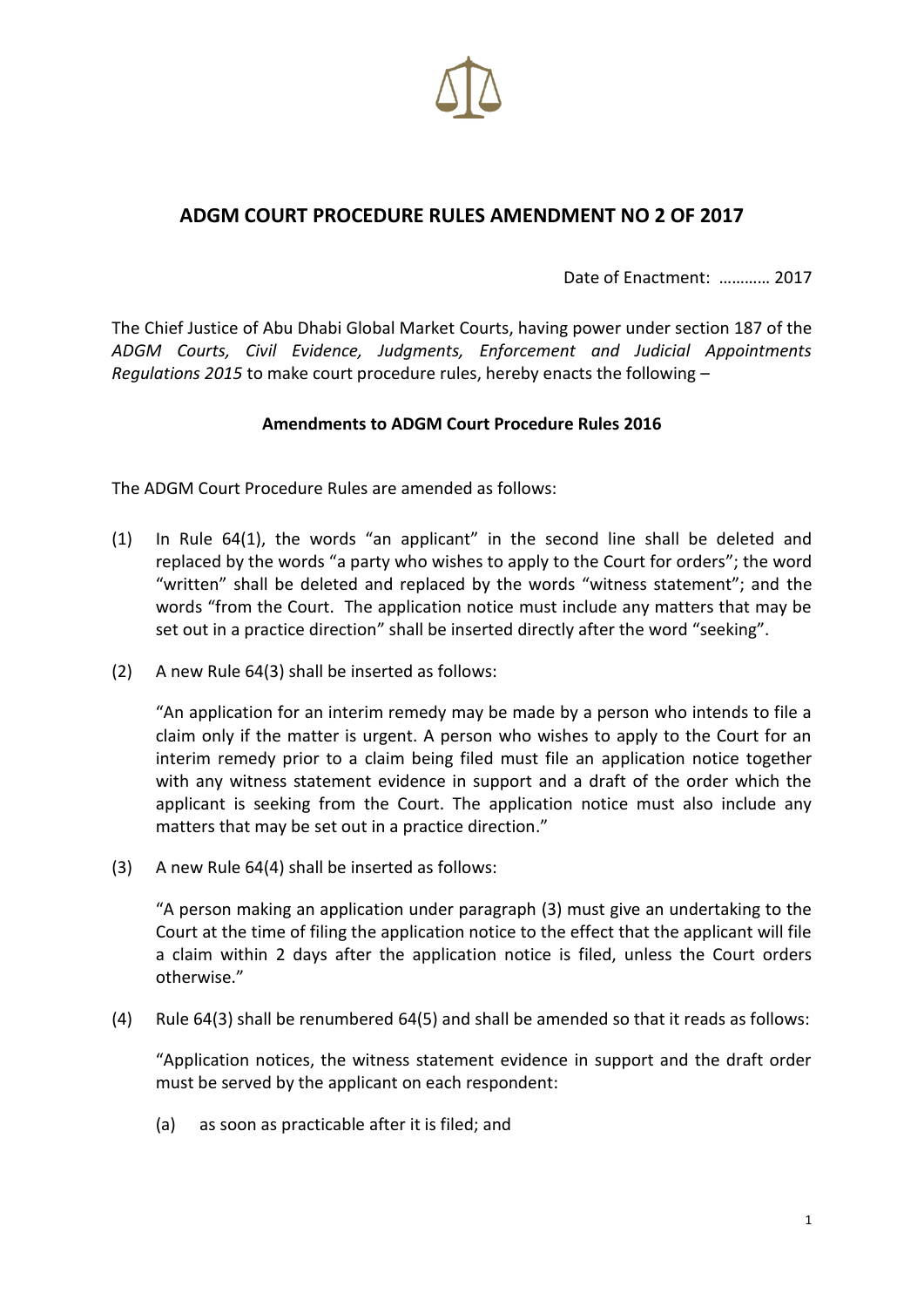

- (b) except where another time limit is specified in these Rules or a relevant practice direction, and where the Court previously has set a hearing date for the application, for at least 3 days before the hearing.
- (5) Rule 64(4) shall be renumbered 64(6) and shall be amended so that it reads as follows:

"An application may be made without notice if this is permitted by a rule, a practice direction or is with the Court's permission. The Court's permission will be granted only where:

- (a) there is exceptional urgency;
- (b) it is otherwise desirable to do so in the interests of justice; or
- (c) there are good reasons for making the application without notice, for example, because the notice would or might defeat the object of the application."
- (6) Rule 64(5) shall be renumbered 64(7) and shall be amended so that it reads as follows:

"This Rule does not require witness statement evidence to be filed if such already have been filed, nor to be re-served on a party upon whom such already have been served."

(7) A new Rule 64(8) shall be inserted as follows:

"The Court may make directions as it considers appropriate in relation to any application that is filed, including in relation to its hearing."

(8) A new Rule 64(9) shall be inserted as follows:

"Practice directions may set out the steps to be taken or evidence to be filed by persons or parties in relation to applications."

- (9) In Rule 65(1), the words "witness statement" shall be inserted directly after the words "a copy of the application notice and any".
- (10) A new Rule 65(2) shall be inserted as follows:

"On all applications made without notice, the applicant and those representing him must make full disclosure of any matter which, if the respondent was represented, the respondent would wish the Court to be aware of, including any possible defences that may be available to the respondent."

- (11) Rules 65(2) and 65(3) shall be renumbered 65(3) and 65(4).
- (12) In the renumbered Rule 65(3), the reference to "paragraph (3)" shall be replaced by "paragraph (4)".